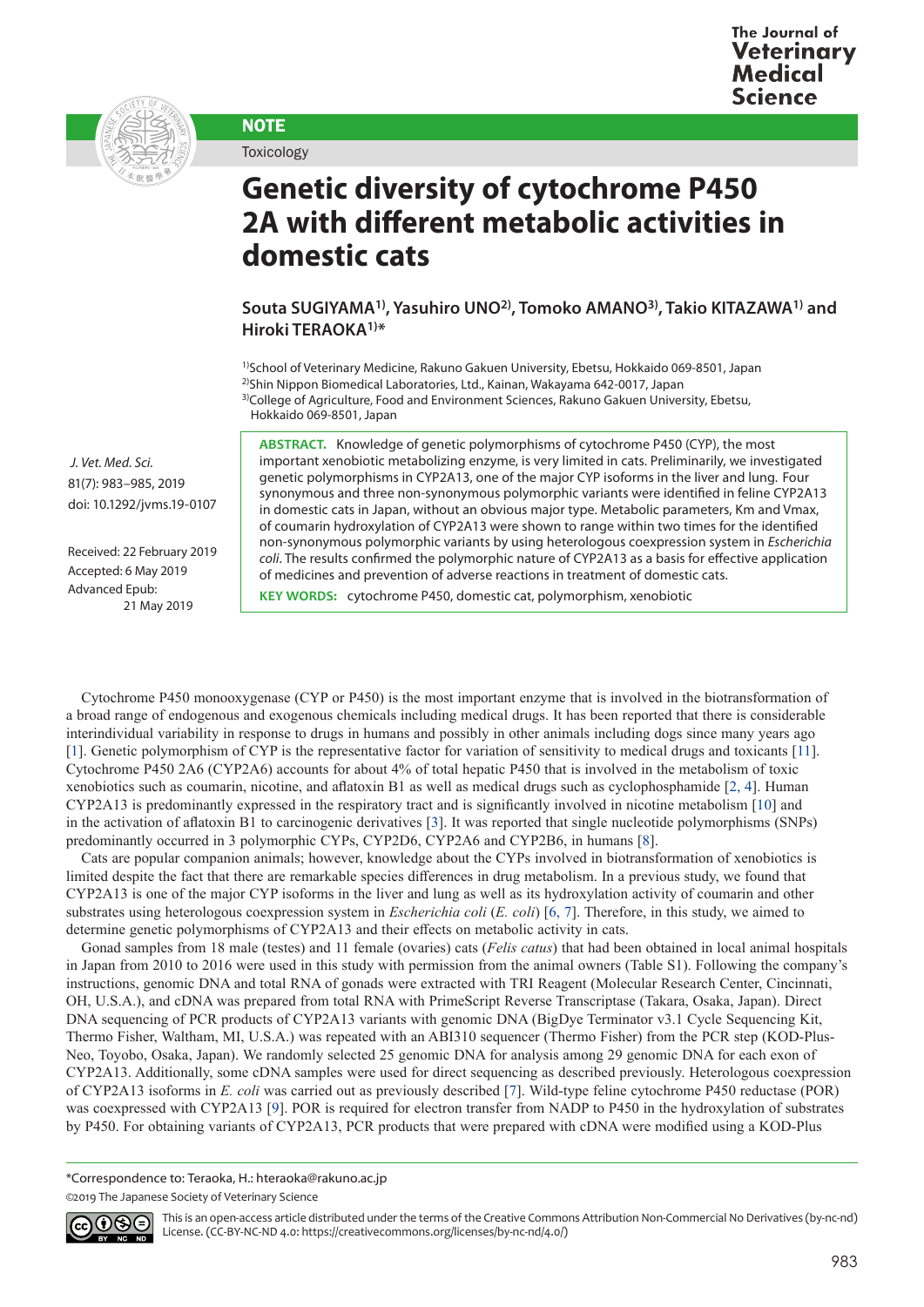|         | Position         | Nucleotide change   | Amino acid change        | Allele frequency | Comments   |
|---------|------------------|---------------------|--------------------------|------------------|------------|
| $*1A$   |                  |                     | $\overline{\phantom{0}}$ | 24/50            |            |
| $*1B$   | $225$ (Exon2)    | GGGCC (G>A) CGGCG   | ٠                        | 5/50             | Synonymous |
| $*1C$   | 444 (Exon3)      | GAGCG (C>G) ATCCA   | $\overline{\phantom{a}}$ | 2/50             | Synonymous |
| $*1D$   | 870 (Exon6)      | AAGAA (C>T) CTGGT   | $\overline{\phantom{a}}$ | 17/50            | Synonymous |
| $*1E$   | 1410 (Exon9)     | CAAGA (C>T) ATTGA   | $\overline{\phantom{a}}$ | 20/50            | Synonymous |
| $*2$    | $49$ (Exon1)     | TGACA (A>G) TAATG   | 117V                     | 6/50             |            |
| $*3$    | 429, 430 (Exon3) | AAGCG (CA>TG) GCATC | S144G                    | 10/50            |            |
| $*_{4}$ | 742 (Exon5)      | ACTTC (A>G) TAACC   | <b>I248V</b>             | 17/50            |            |

**Table 1.** Identified variants of cytochrome P450 2A13 (CYP2A13) in cats

**Table 2.** Apparent kinetic parameters for metabolism of coumarin in polymorphic variants of CYP2A13

|         | Km            | Vmax                | $V$ max/ $K$ m    |
|---------|---------------|---------------------|-------------------|
| $*1A$   | $5.1 \pm 0.7$ | $23.0 \pm 1.3^{a}$  | $4.5 \pm 0.3^{a}$ |
| $*2$    | $3.9 \pm 0.7$ | $20.0 \pm 1.4^{ab}$ | $4.3 \pm 0.3^{a}$ |
| $*3$    | $4.0 \pm 0.4$ | $28.0 \pm 1.1^{a}$  | $6.6 \pm 0.4^{b}$ |
| $*_{4}$ | $2.9 \pm 0.3$ | $13.7 \pm 0.5^{b}$  | $4.5 \pm 0.4^{a}$ |

Different letters on the shouluder of each figure indicate significant difference to other letters (*P*<0.05). Vmax (pmol/min/pmol P450). Km (*µ*M). Values are average of four different preparation of recombinant variants ( $N=4$ , mean  $\pm$  SEM).

Mutagenesis Kit (Toyobo). Metabolic activity of recombinant CYP2A13 was measured with coumarin, a substrate specific also for human CYP2A as described previously [[7](#page-2-7)]. Primers used in PCR, DNA sequencing and mutagenesis are listed in Table S2. Quantitative results are presented as means  $\pm$  sem. Significance of differences among groups was determined by one-way ANOVA followed by the Tukey-Kramer test (*P*<0.05).

Overall, eight polymorphic CYP2A13 variants including three non-synonymous and four synonymous variants were identified in 29 cats (Table 1). We tentatively named the major variant CYP2A13\*1A (DDBJ Accession No. LC458470). The synonymous types identified were named CYP2A13\*1B−\*1E following the position of the mutation in order. Five out of eight SNPs were clustered in the first three exons (Fig. S1). No SNPs were identified in the six putative substrate recognition sites (SRSs) and heme-binding region.

Using a heterologous coexpression system of CYP2A13 in *E. coli* [[6, 7](#page-2-6)], activity for hydroxylation of coumarin (8 concentrations between 0.3125 and 15 *µ*M) by non-synonymous polymorphic CYP2A13 was determined (Fig. S2). We used feline POR instead of human POR, which was used in previous experiments [[6, 9](#page-2-6)]. Coumarin is known as a specific substrate for CYP2A6 in humans and cats [\[6, 7](#page-2-6)]. Based on a Michaelis-Menten plot, Vmax and Km for each of the polymorphic CYP2A13 variants were determined (Table 2). Significant differences were observed for some pairs in Vmax, although Km values only tended to be different in these variants. The range was almost 2 times (2.1 for Vmax and 1.8 for Km as maximum) and Vmax/Km was smaller (1.5, Table 2).

This is the first study to confirm the polymorphic nature of CYP2A13, which must be involved in the metabolism of drugs and other chemicals in the liver and lung of cats [[6, 7](#page-2-6)]. Although we tentatively determined the wild type in feline CYP2A13, we found the second major variant (CYP2A13\*2) in 29 cats. The frequency of CYP2A13\*2 was 75% of that of the first major variant (CYP2A13\*1A). Naturally, however, the distribution might be different in a study with more cat samples. Just recently, we reported seven non-synonymous CYP3A131 variants with only one synonymous variant in cats [\[9](#page-2-8)]. The polymorphic status in other CYP isoforms should be studied in cats.

When coumarin was used as a substrate in the heterologous expression system in *E. coli*, the variation in enzymatic activity of variants ranged within 2 times (Table 2). This is somewhat different to the situation in human CYP2A6. CYP2A6 polymorphism has been extensively studied with nicotine as a substrate in relation to nicotine addiction [[5\]](#page-2-9). According to "CYP2A6 allele nomenclature, 2014; https://www.pharmvar.org/htdocs/archive/cyp2a6.htm", 42 well-characterized allelic variants and some haplotypes that are uncharacterized have been identified. Activities of most CYP2A6 variants are decreased or absent of 35 variants that were provided for their enzyme information [[5](#page-2-9)]. The absence of CYP2A6 protein synthesis is rather minor, including CYP2A6\*2, \*4, \*20 and \*27 [[5, 8](#page-2-9)]. Although CYP2A6\*12 showed decreased expression in human liver samples, it is very difficult to study its expression in cats because fresh liver samples from many healthy companion cats were practically unavailable. Naturally, additional study is needed to find other polymorphic variants in feline CYP2A13. Also, substrates other than coumarin should be used.

In summary, the present study confirmed the polymorphic nature of CYP2A13 with quantitatively different hydroxylation activities in cats. This is the first study about polymorphism in a CYP2A isoform in cats. Although none of the 3 non-synonymous